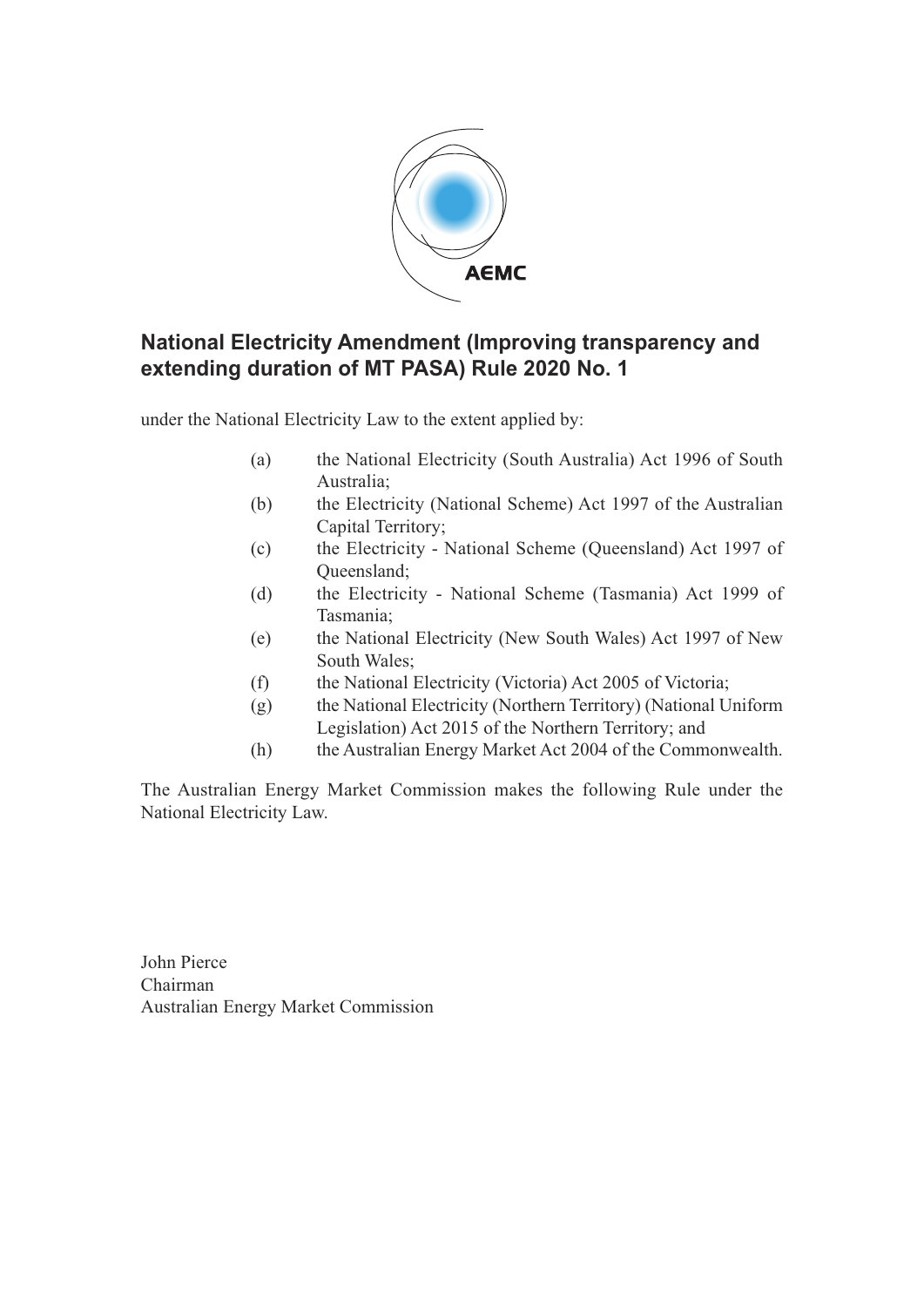### **National Electricity Amendment (Improving transparency and extending duration of MT PASA) Rule 2020 No. 1**

### **1 Title of Rule**

This Rule is the *National Electricity Amendment (Improving transparency and extending duration of MT PASA) Rule 2020 No. 1.*

### **2 Commencement**

Schedule 1 of this Rule commences operation on 20 May 2020. Schedule 2 of this Rule commences operation on 20 August 2020. Schedule 3 of the Rule commences operation on 5 March 2020.

## **3 Amendment to the National Electricity Rules**

<span id="page-1-0"></span>The National Electricity Rules are amended as set out in [Schedule 1.](#page-2-0)

## **4 Amendment to the National Electricity Rules**

<span id="page-1-1"></span>The National Electricity Rules are amended as set out in [Schedule 2.](#page-3-0)

## **5 Savings and Transitional Amendment to the National Electricity Rules**

<span id="page-1-2"></span>The National Electricity Rules are amended as set out in [Schedule 3.](#page-5-0)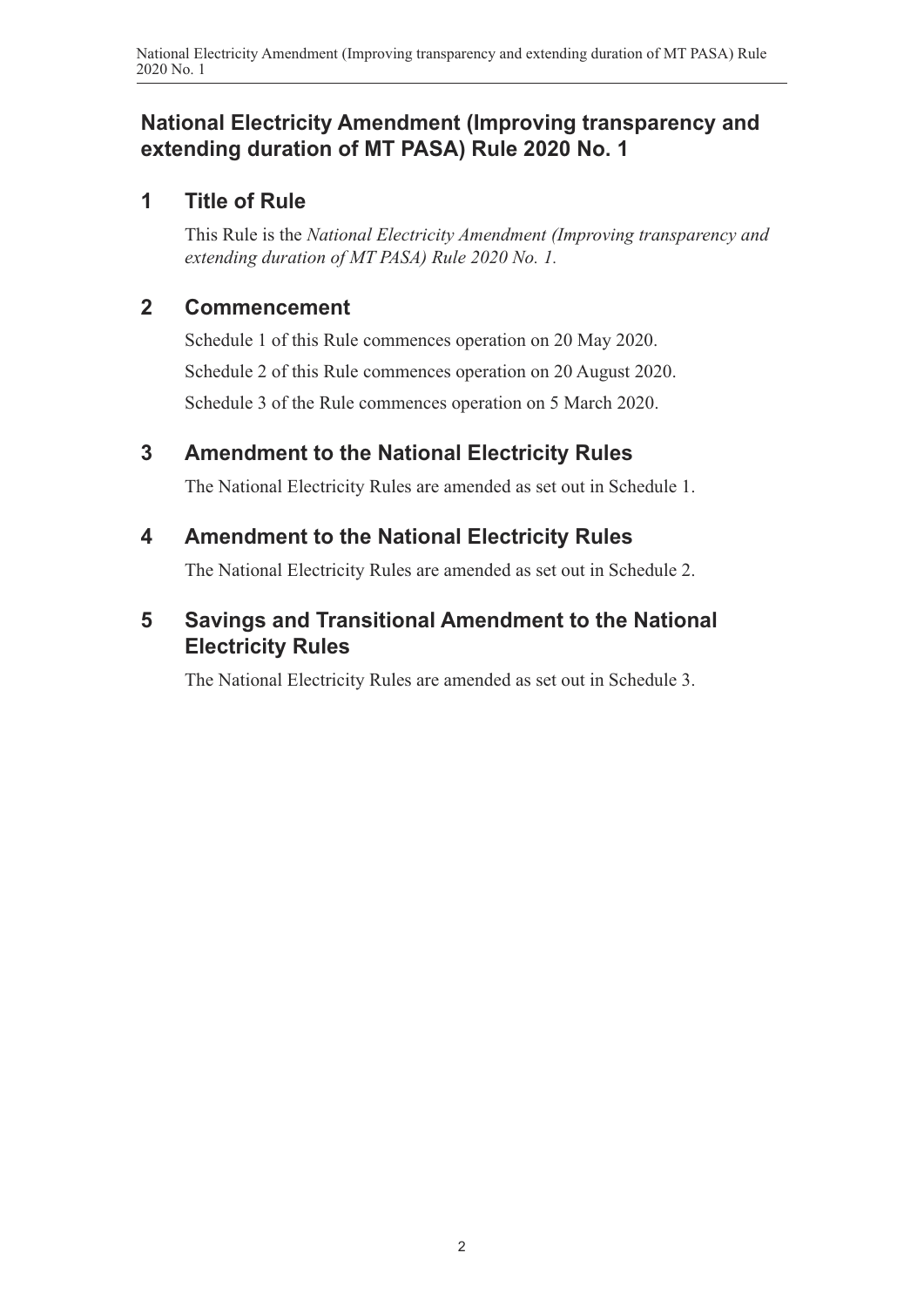### **Schedule 1 Amendment to the National Electricity Rules**

<span id="page-2-0"></span>[\(Clause 3\)](#page-1-0)

## **[1] Clause 3.7.2 Medium term PASA**

In clause 3.7.2(c)(2), omit "[**Deleted**]" and substitute:

(2) the capabilities of *generating units* for which formal commitments have been made for construction or installation;

### **[2] Clause 3.7.2 Medium term PASA**

In the opening paragraph of clause 3.7.2(d), after "with the *timetable*" insert "and must represent the *Scheduled Generator's* or *Market Participant's* current intentions and best estimates".

## **[3] Clause 3.7.2 Medium term PASA**

In clause  $3.7.2(d)(1)$ , omit "paragraph  $(g)$ " and substitute "paragraph  $(h)$ ".

## **[4] Clause 3.7.2 Medium term PASA**

Omit clause 3.7.2(g) and substitute:

- (g) For the purpose of paragraph (f) (other than subparagraphs  $(f)(4)$  and (f)(6)), *AEMO* must *publish* forecast information in a format consistent with the format of the demand information published under clause 3.13.4(x).
- (h) *AEMO* must publish the procedure it uses for preparation of the *medium term PASA*.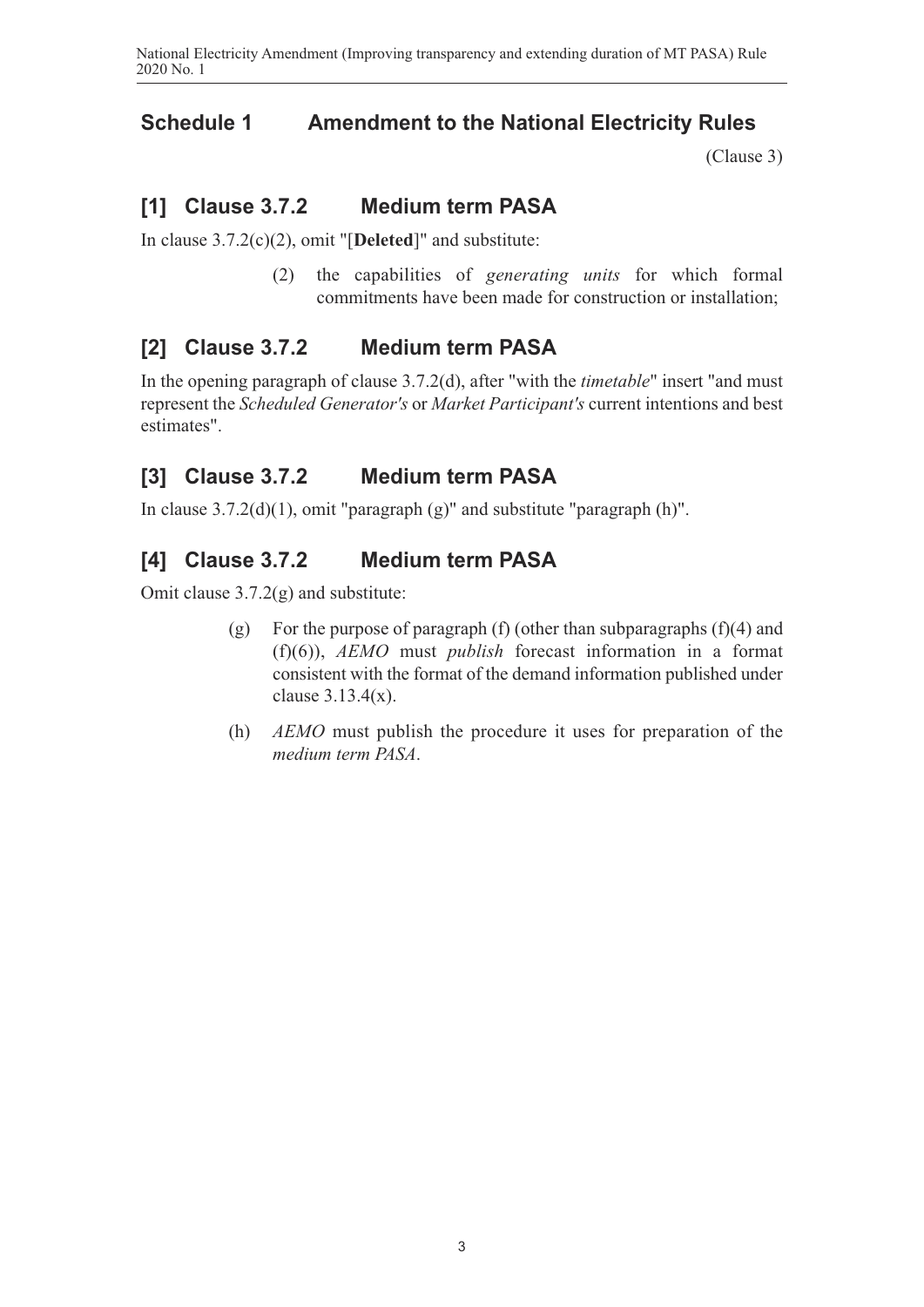## **Schedule 2 Amendment to the National Electricity Rules**

<span id="page-3-0"></span>[\(Clause 4\)](#page-1-1)

## **[1] Clause 3.7.1 Administration of PASA**

In clause 3.7.1(b), after "periods up to 2 years in advance" insert "(or up to 3 years in advance, where specified)".

### **[2] Clause 3.7.1 Administration of PASA**

In clause  $3.7.1(c)(1)$ , after "for the following 24 months" insert "in respect of subparagraphs (i), (iii), (iv) and (v), and for the following 36 months in respect of subparagraph (ii)".

#### **[3] Clause 3.7.2 Medium term PASA**

In clause 3.7.2(a), after "covers the 24 month period" insert "(or, in the case of paragraphs  $(d)(1)(i)$  and  $(f)(5)$  the 36 month period),".

#### **[4] Clause 3.7.2 Medium term PASA**

Omit clause  $3.7.2(c)(1)(i)$  and substitute:

(i) forecasts of the 10% probability of exceedence daily *peak load*, forecasts of the most probable daily *peak load* and forecasts of the time of the peak, on the basis of past trends, day type and special events, including all forecast *scheduled load* and other *load* except for pumped storage *loads*;

### **[5] Clause 3.7.2 Medium term PASA**

Omit clause 3.7.2(d)(1) and substitute:

- (1) *PASA availability* of each *scheduled generating unit*, *scheduled load* or *scheduled network service* for each *day* taking into account the ambient weather conditions forecast at the time of the 10% probability of exceedence *peak load* (in the manner described in the procedure prepared under paragraph (h)):
	- (i) for a 36 month period in respect of each *scheduled generating unit*; and
	- (ii) for a 24 month period in respect of each *scheduled load* or *scheduled network service*; and

### **[6] Clause 3.7.2 Medium term PASA**

In clause 3.7.2(d)(2), after "*scheduled load*" insert "for a 24 month period".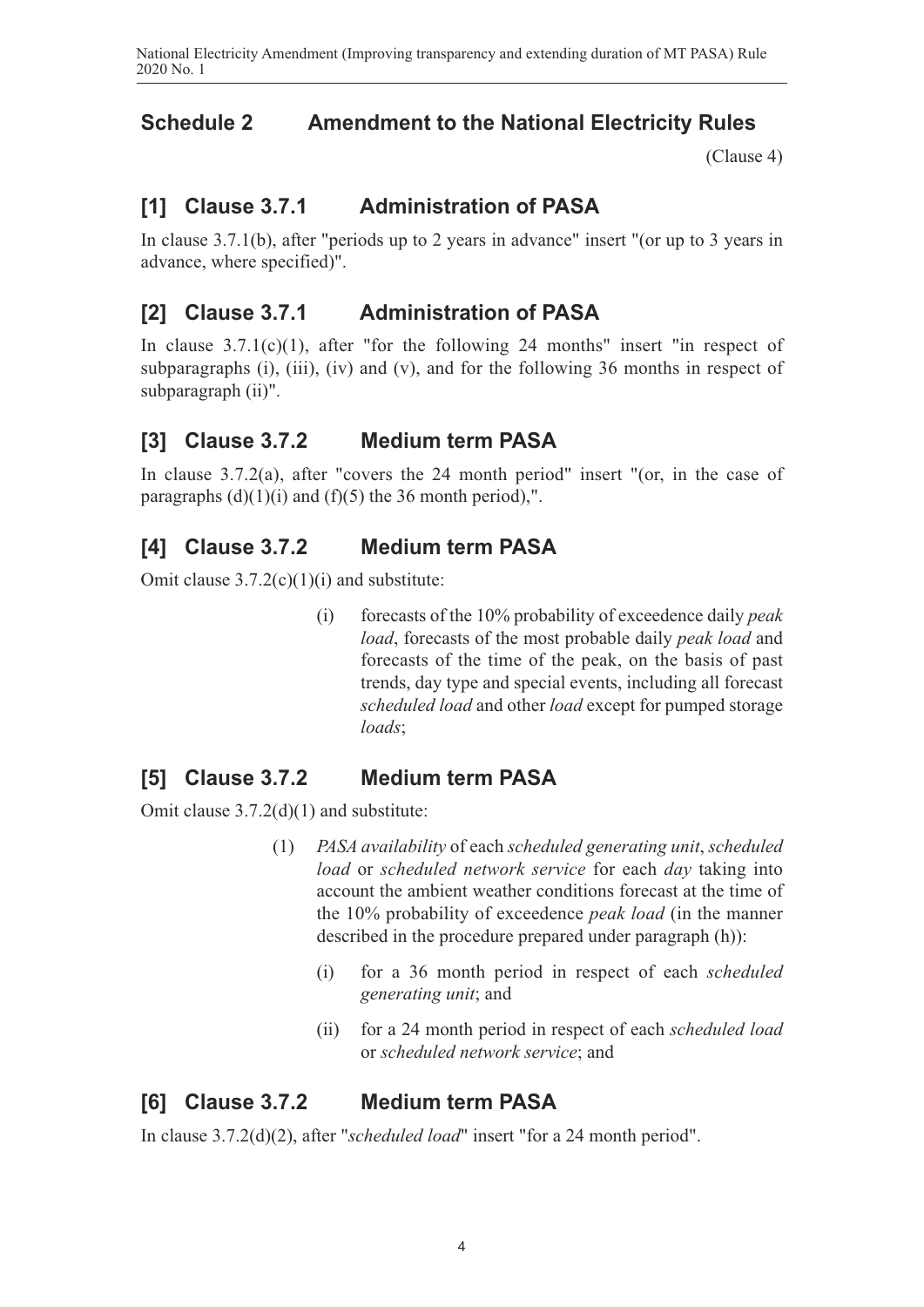# **[7] Clause 3.7.2 Medium term PASA**

In clause 3.7.2(f)(1A), omit "**[Deleted]**" and substitute "the maximum and minimum values of the forecasts of the 10% probability of exceedence *peak load* and the forecasts of the most probable *peak load*, prepared by *AEMO* in accordance with paragraph  $(c)(1);$ "

## **[8] Clause 3.7.2 Medium term PASA**

Omit clause 3.7.2(f)(5) and substitute:

(5) for a 36 month period, aggregate *generating unit PASA availability* for each *region* and individual *scheduled generating unit PASA availability*;

## **[9] Clause 3.7.2 Medium term PASA**

At the end of clause 3.7.2(f)(5B), delete "and".

## **[10] Clause 3.7.2 Medium term PASA**

After clause 3.7.2(f)(5B), insert:

(5C) the adjusted maximum and minimum aggregate *scheduled generating unit PASA availability* for each *region* following adjustment for the inclusion of *Scheduled Generator* probabilistic forced outage information; and